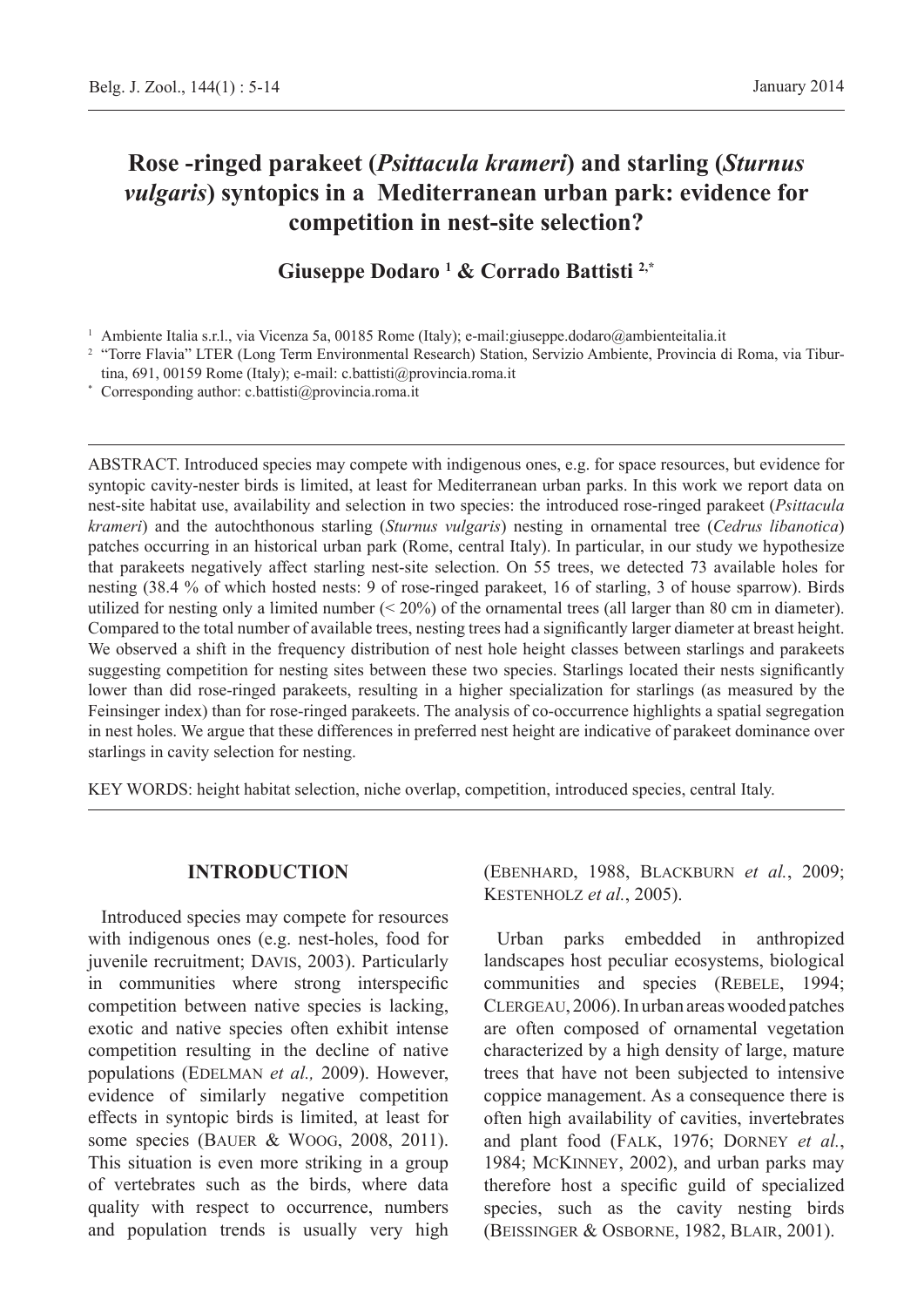Cavity nesting birds, also named "hole-nesting birds", represent a guild of species (such as woodpeckers, nuthatches, tits, treecreepers, starlings and sparrows) highly dependent on old trees or dead wood for nesting, and secondarily, for roosting and feeding. This guild can be divided into (i) excavators (e.g., woodpeckers), species that excavate cavities secondarily used by insects, reptiles, birds and mammals, and (ii) non-excavators, a large number of species that use natural or previously excavated tree holes for nesting (Martin & Li, 1992; Martin & Eadie, 1999; Blanc & Walters, 2008). The occurrence, abundance and richness of cavitynesting birds largely depend on the availability of suitable nesting cavities and food resources linked to mature trees (CRAMP & PERRINS, 1993).

Cavity-nesting bird guilds include rare and specialized species but also generalist and synanthropic ones (both urban adapters and exploiters). The latter are linked to humantransformed habitats and often exhibit more flexibility in nest site choice (e.g. nesting also in buildings; BLAIR, 2001). Synanthropic species may be secondarily adapted to humantransformed ecosystems (termed 'adapters') or actively select these environments (termed 'exploiters'; see BLAIR, 2001). Moreover, many synanthropic species are not native (e.g. some species of parakeets, order Psittaciformes).

In this study, we focused on two synanthropic species that are commonly found in forest patches of South-European urban parks. Our first study species, the starling (*Sturnus vulgaris*) (Linnaeus, 1758), is a species that, over the last decades, has become more and more abundant in anthropized landscapes across the Southern Mediterranean region (BirdLife International, 2004). This contrasts strongly with its status in Northern Europe, where it is declining and disappearing from urban areas (Robinson *et al.,* 2005; MENNECHEZ & CLERGEAU, 2006). Secondly, we assessed the rose-ringed parakeet (*Psittacula krameri*) (Scopoli, 1769), an introduced species (Juniper and Parr, 1998) that has established

self-sustaining (i. e. naturalized) populations in many European cities (Cassey *et al.*, 2004; Czajka *et al.*, 2011, Newson *et al.*, 2011). Previous studies have suggested that because of a strong overlap in preferred nesting cavities, starlings and rose-ringed parakeets are likely to compete for tree cavities in the areas where they co-occur, although empirical evidence for competition between these species is currently lacking (STRUBBE & MATTHYSEN, 2007, Strubbe & Matthysen, 2009a, 2010, Czajka *et al.*, 2011, Newson *et al.*, 2011). However, these studies have been carried out in Northern and Central Europe, and information on habitat and nesting preferences of these species in the Mediterranean area remains rare.

In this work, we focused on ecological traits related to the selection of nest holes of the two locally most abundant species: rose-ringed parakeet, an introduced species, and starling. We tested whether there are differences in the height of the cavities that are selected for breeding by both species. In particular, since we observed localized syntopy (i.e. an occurrence of individuals in the same wood patches) between these two species, we tested the hypothesis that locally, rose-ringed parakeets may negatively affect starling nest-site selection.

#### **MATERIALS AND METHODS**

#### **Study area**

The study was carried out inside the Villa Doria Pamphili (Rome, central Italy), a large urban park (about 120 hectares, about 50 m a.s.l.) designed as a Site of Nature Conservation Interest (SNCI) ('Habitat' Directive 92/43/EEC; 41° 53' N, 12° 27' E). This historical urban park, embedded in a continuous urbanized matrix, was created in the  $17<sup>th</sup>$  century and represents a heterogeneous patchy landscape with wood fragments where oaks are dominant tree species (*Quercus ilex*, *Q. pubescens*, *Q. petrae*). Wooded patches with ornamental tree species (*Cedrus libanotica*, *Cupressus* sp. and others), open areas,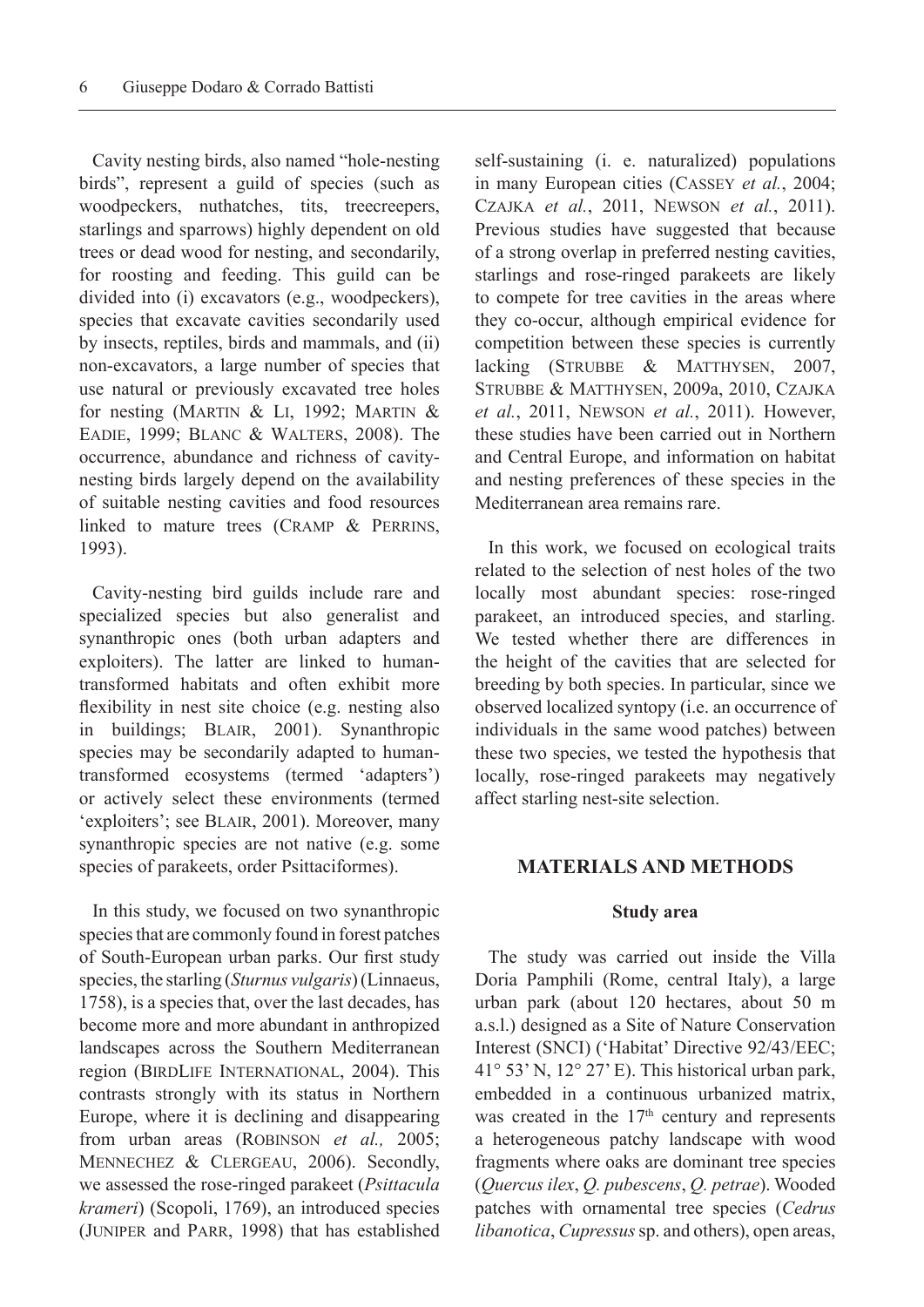and artificial lakes also occur (BATTISTI, 1986; Celesti-Grapow, 1995). Inside the study area, we focused the sampling protocol on a small wooded patch composed of ornamental trees (size area: 0.5 ha; 57 trees: 55 *Cedrus libanotica*, 1 *Cupressus* sp., 1 *Platanus orientalis*).

#### **Field Methodology**

Inside the forest patch, we analysed only data of *Cedrus libanotica* trees (n = 55). For each tree, we measured the diameter at breast height (DBH, in cm) and the tree height (TH) in size classes (0-2 m,  $>2-4$ ,  $>4-6$ ,  $>6-8$ ,  $>8-10$ ,  $>10-12$ ,  $>12-14, >14-16$ ) obtaining a mean value of these two parameters (MEAN DBH and MEAN TH). Each tree was surveyed for cavities potentially suitable for cavity-nesting birds (hole nests; see Bibby *et al.*, 2000). Each tree hole discovered was assigned to a height class (see above), and during the breeding season, we determined whether a cavity-nesting bird occupied it or not. From March to June 2012, we carried out six visits to the study area in the first hours of the morning (about 07.00 a.m.), when these species are more easily detectable near the hole nests, to the late morning (about 11.00 a.m.), when foraging activities are more intense (e.g. for juvenile recruitment) so allowing the detection of hole nests (total research effort: about 24 hours).

#### **Data Analysis**

First, to test whether rose-ringed parakeet and starling nest site choice was neutral with respect to the height at which cavities were located or not, we calculated the Feinsinger index (Feinsinger *et al.*, 1981). We first calculated the frequency of available occupied holes for each height class, allowing us to obtain the Feinsinger index through the following formula (Feinsinger *et al.*, 1981):

# $PS = 1-0.5 \sum |p_i - q_i|$

In this index,  $p_i$  is the proportion of the utilized resource (i.e., the frequency of nest holes in

each tree height class) and q the proportion of the available resource (i.e., the frequency of available holes in each tree height class). The index varies from 0 (extreme specialist for that specific resource) to 1 (extreme generalist).

Second, in order to assess the degree to which rose-ringed parakeet and starling nest site choice overlaps, we applied a niche overlap index. Nesting site niche overlap was obtained through the following formula (KREBS 1989):

$$
Oi = \sum (p_{j1}p_{j2}/a_j),
$$

where  $p_{i1}$  and  $p_{i2}$  are the relative frequencies, respectively, of the species 1 and 2 recorded among the habitat type j, and  $a_j$  is the relative frequency of the available habitat type j. The index varies from 0 (absence of overlapping) to 1 (total overlap).

To assess whether rose-ringed parakeets and starlings significantly differ in nest site choice, we compared the frequency distribution of nesting cavity heights for the two species using a Kolmogorov-Smirnov test. To test whether parakeets and starlings prefer trees with different average values in DBH, we performed the non parametric U Mann-Whitney test for unpaired data (Dytham, 2011).

We performed all statistical non parametric analyses using SPSS version 13.0 (SPSS Inc., 2003). We assumed an alpha level of 5% as level of significance.

Moreover, we performed a null model analysis of species co-occurrence pattern in order to test whether the two study birds avoided colonizing a tree already occupied by the other species (GOTELLI, 2000). As the co-occurrence measure, we used the STONE and ROBERTS' (1990) C-score. The C-score measures the average number of "checkerboard units" between all possible pairs of species. The number of checkerboard units (CU) for each species pair is calculated as:  $CU = (r_i - S)(r_j - S)$ , where is S is the number of shared sites (sites containing both species) and  $r_i$  and  $r_j$  are the row totals for species i and j. The C-score is the average of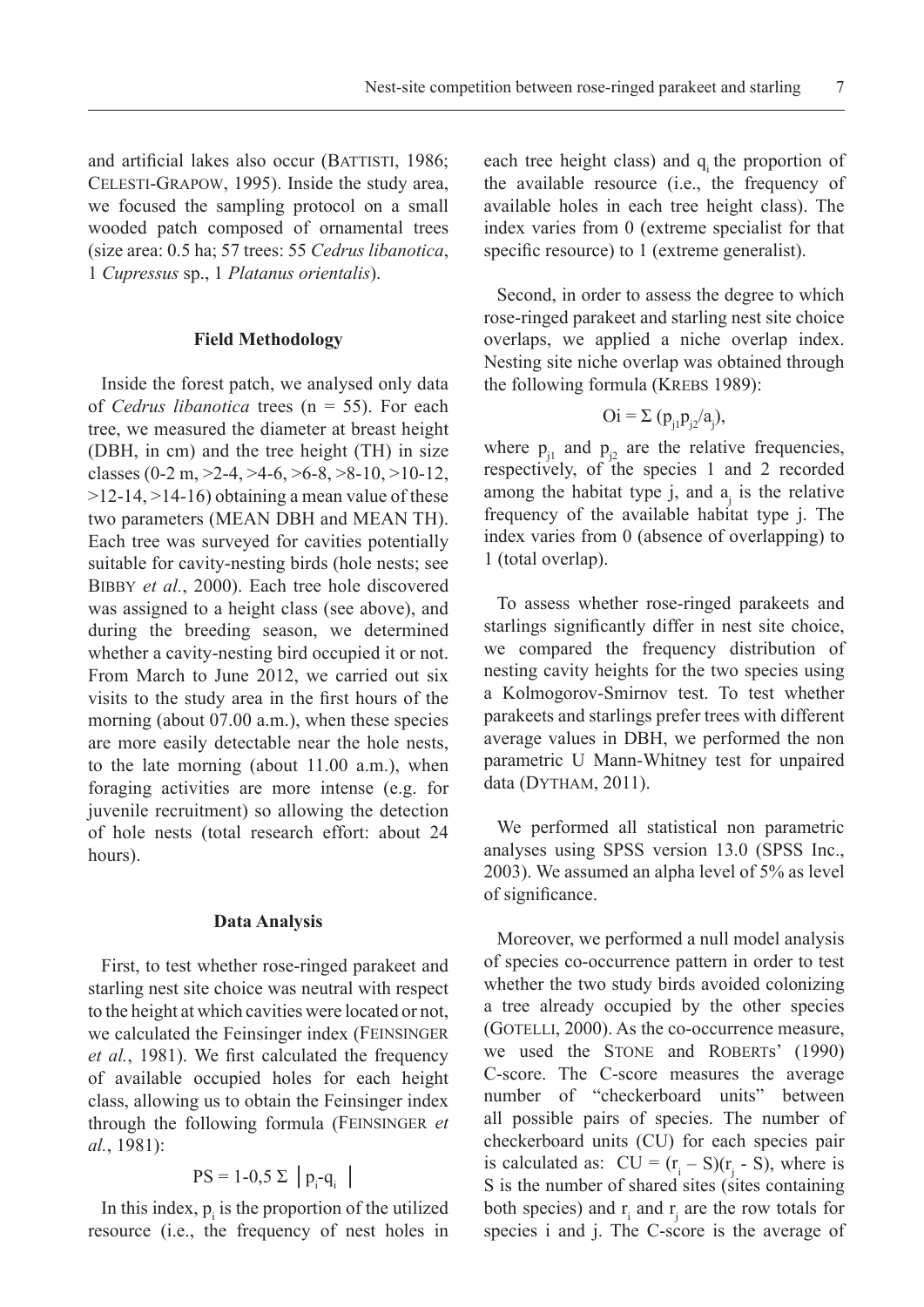#### TABLE 1

Mean diameter (and standard deviation, s.d.) at breast height (MEAN DBH, in cm) and mean tree height (MEAN TH; and standard deviation, s.d.) both for all *Cedrus libanotica* trees and for trees occupied by the two cavity nesters studied: rose-ringed parakeet (*Psittacula krameri*) and starling (*Sturnus vulgaris*).

| Categories                      | N              | MEAN DBH (s.d.) | MEAN TH (s.d.) |
|---------------------------------|----------------|-----------------|----------------|
| All trees                       | 55             | 65.05(25.06)    | 11.87(2.90)    |
| With available holes            | 10             | 97.79 (11.89)   | 14.50(1.51)    |
| With nest holes                 | 9              | 94.78 (8.34)    | 14.33(1.73)    |
| With rose-ringed parakeet holes | $\overline{4}$ | 94.5 (7.93)     | 14.50(1.00)    |
| With starling holes             |                | 94.36 (8.14)    | 14.43 (1.90)   |

all possible checkerboard pairs, calculated for species that occur at least once in the matrix. The C-Score measures the tendency for species to not occur together. The larger the C-score, the less the average co-occurrence among species pairs. If a community was structured by competition, we would expect the C-score to be large relative to a randomly assembled community (GOTELLI 2000; Gotelli & Entsimnger 2001). As randomization algorithm we used (i) "fixed sum" as row constraint and (ii) "equiprobable" for column constraint, that is: (i) the observed row totals are maintained in the simulation (the number of occurrences of each species in the null communities is the same as in the original data set), and (ii) each column (site) is equally likely to be represented (we supposed that all trees are equivalent to one another, that is from the species perspective, all the trees with holes are equally likely to be successfully colonized). With this randomization algorithm, in the simulation, the occurrences for each species (row sums) are distributed randomly among the different columns (GOTELLI & ENTSIMNGER 2001). For each occurrence, a column is chosen randomly and equiprobably, although if a cell already has a 1 placed in it, another column is randomly chosen until an empty site is found. This procedure is repeated until all of the occurrences of each species are randomly distributed among the columns. The analyses of co-occurrence were performed by using Ecosim software (GOTELLI & Entsimnger 2001).

### **RESULTS**

In the wooded patch, the mean diameter at breast height of the *Cedrus libanotica* trunks was 65.05 cm  $(\pm 25.06)$  and the mean tree height was 11.87 m  $(\pm 2.89)$ . Among the trees, 17 (30.91 %; n = 55) showed a diameter > 80 cm, 12 (21.82 %) hosted available holes for nesting, and 9 (16.36 %) hosted holes with nests (all with a diameter  $> 80$  cm).

In total, we detected 73 available holes for nesting. Among them 28 (38.4 %) hosted bird nests: 9 of rose-ringed parakeet (32.1 % of occupied nests); 16 of starling  $(57.1 \text{ %})$ . We also detected 3 hole nests (10.7 %), of house sparrow (*Passer domesticus*) (Linnaeus, 1758), a synanthropic species, recently declining in density and distribution at the continental scale (SUMMER-SMITH, 2003): these data were not included in the following analyses. Fortyfive holes remained empty. Data on mean tree diameter and mean tree height of available holes and occupied nests for these three species are given in in Tables 1 and 2.

The mean height of starling nests in tree cavities was significantly lower when compared to mean height of rose-ringed parakeet nests  $(Z = -2.159)$ ,  $p \le 0.05$ , Mann-Whitney U test) and lower than the mean of all available holes  $(Z = -2.873)$ ,  $p \le 0.01$ , Mann-Whitney U test), while nests of rose-ringed parakeet were not significantly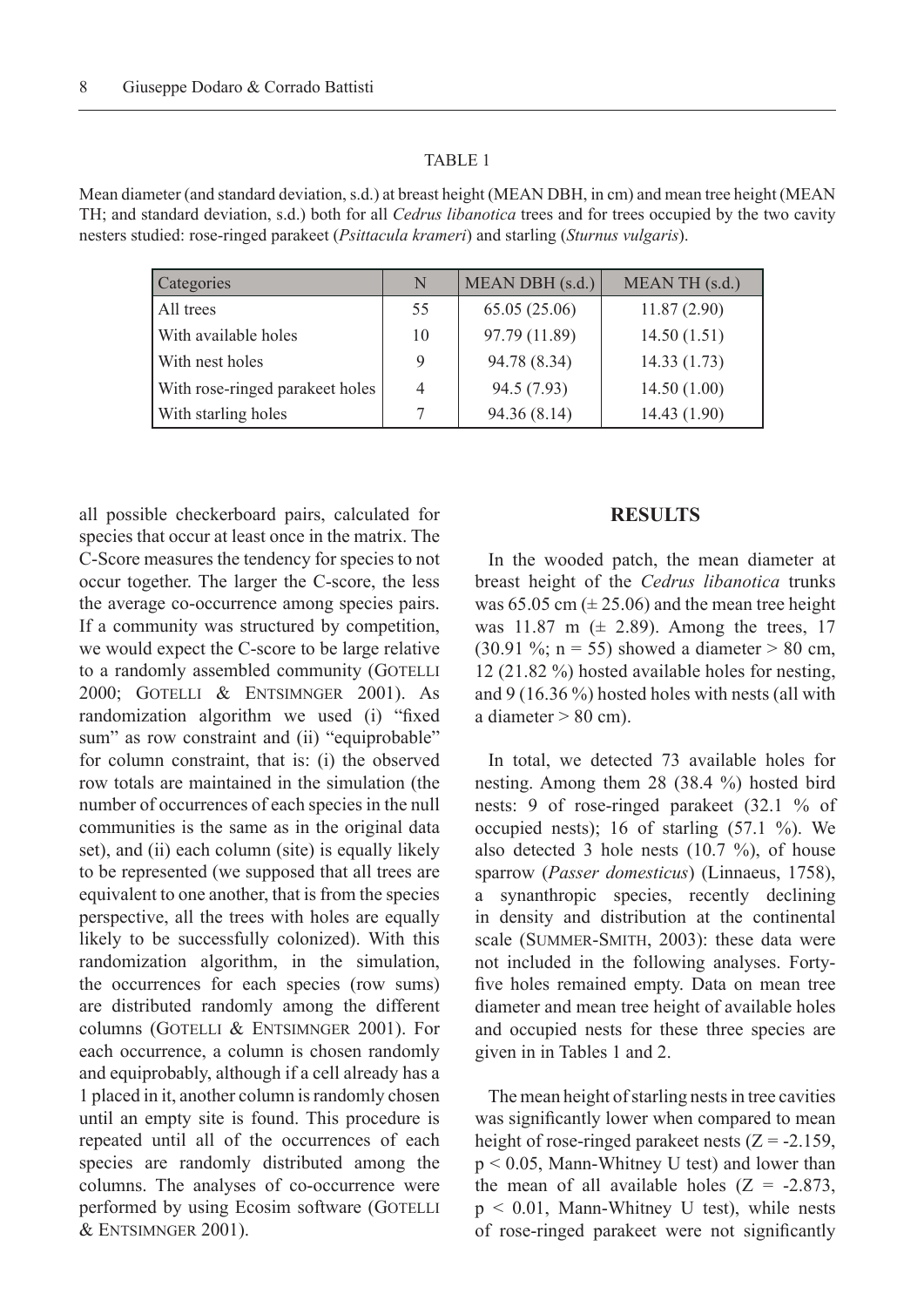#### TABLE 2

Number of available and occupied hole nests, their density (D; in nests/ha) in *Cedrus libanotica* patch and mean nest height (MEAN NEST NH; in m, and standard deviation, s.d.) for the two cavity nesters studied: rose-ringed parakeet (*Psittacula krameri*) and starling (*Sturnus vulgaris*). (\*) included three nests of house sparrow (*Passer domesticus*).

|                                 | N  |     | MEAN NEST NH (s.d.) |
|---------------------------------|----|-----|---------------------|
| All available holes             | 73 | 146 | 7.82(2.97)          |
| Rose-ringed parakeet hole nests |    | 18  | 8.17(2.83)          |
| Starling hole nests             | 16 | 32  | 5.38(2.80)          |
| total hole nests $(*)$          | 28 | 56  | 6.66(3.06)          |

different when compared to the mean height of all available holes ( $Z = 0.175$ ,  $p = 0.845$ ).

Analyzing the frequency distribution of data, we corroborate the previous results. In particular, we observed a shift between the frequency distribution of height classes of nest holes between rose-ringed parakeet and starling (Fig. 1). The frequency distribution of total available holes was not significantly different from the frequency distribution of rose-ringed parakeet  $(Z = 0.349)$ ,  $p = 1$ ), i. e. parakeets used nest sites according to availability, while our results show a trend towards a significant difference between starling nests and total available holes ( $Z = 1.278$ ,  $p =$ 0.076, Kolmogorov-Smirnov two sample test),



Fig. 1. – Available (in white) and occupied holes (nests) subdivided for categories (grey: rose-ringed parakeet, *Psittacula krameri*; black: starling, *Sturnus vulgaris*).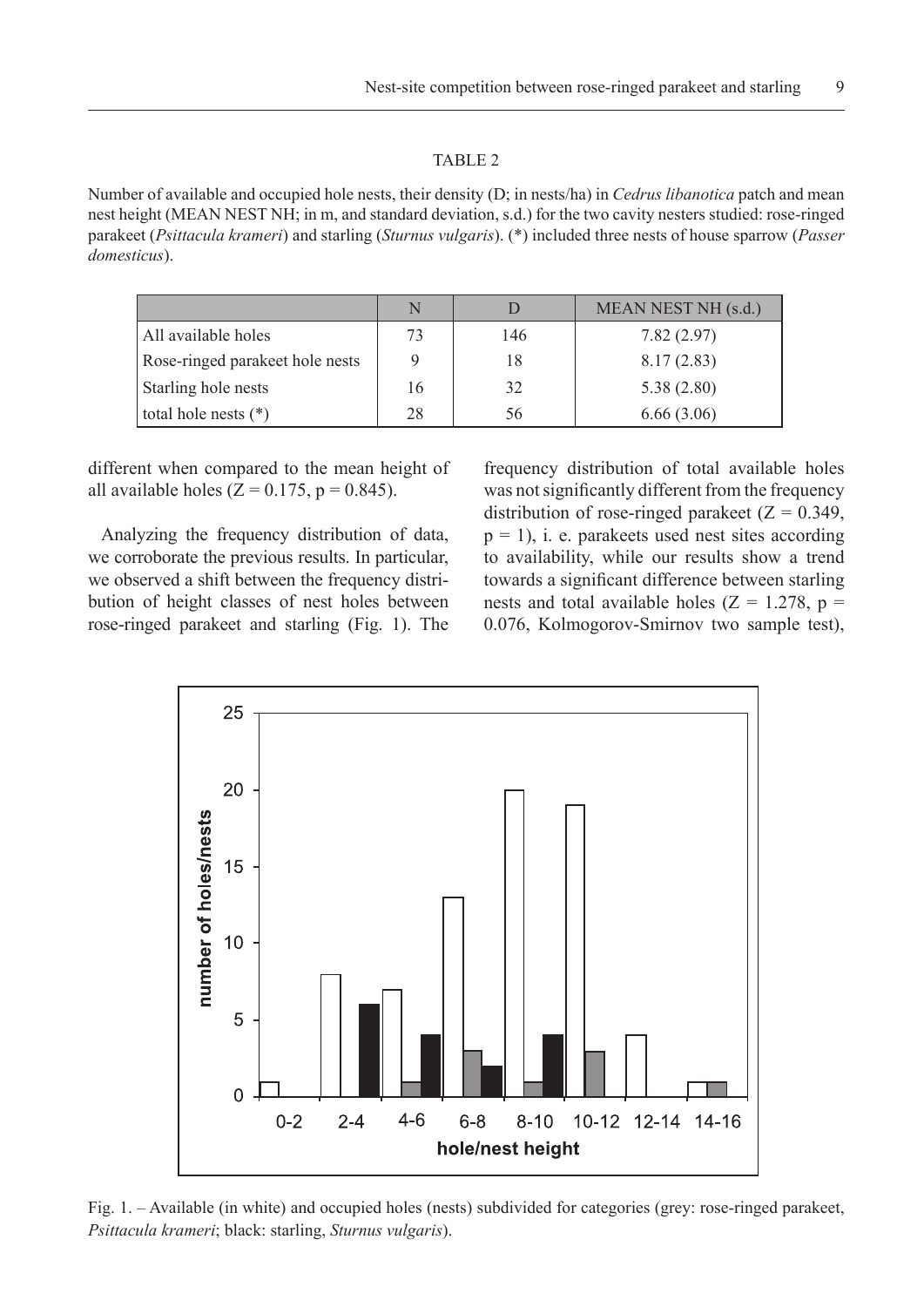i.e. starlings showed a preference. In starlings we observed a higher frequency of nest holes at lower height classes whereas the frequency distribution of total available holes was lower, i. e. nesting cavities of starlings were significantly lower than parakeet nests (Fig. 1).

The Feinsinger index showed a higher value in rose-ringed parakeet (0.659) when compared to starling (0.581), indicating that parakeets are more generalists than starlings in regard to nest site choice. Niche overlap index between these two species was 0.625.

The analysis of co-occurrence performed on the distribution of the 19 trees colonized by at least one species and with at least one empty hole available to be colonized, showed that the two species were spatially segregated (observed C-score index  $= 60.00$ ; mean of simulated indices  $= 20.25$ ; Variance of simulated indices  $= 102.25$ ;  $p_{(obs\geq exp)} = 0.002$ ).

# **DISCUSSION**

In this study, we assessed nest site choice of two synanthropic cavity-nesters, the (native) starling and the (introduced) rose-ringed parakeet. These two species are often considered to be urban exploiters, i.e. belonging to a guild of species commonly found in urban parks and suburban landscapes, and are adapted to edge habitats, human dwellings and small-sized forest patches occurring in urban parks (ADAMS, 1994; BLAIR, 2001).

Parakeets and starlings reached high breeding densities in our study area (18 and 32 nests/ha, respectively), and this is probably due to plentiful availability of large trees (*Cedrus libanotic*) with many holes (146 tree holes/ha). In this urban park, only ornamental and allochthonous trees showed a mean diameter at breast height larger than 80 cm, since trees belonging to the natural vegetation (mainly oaks, *Quercus* spp.) rarely have a diameter greater than 50 cm (BATTISTI, 1986). The occurrence of large trees in historical

urban parks has been highlighted as an important feature to allow the breeding of hole-nesting birds (Hinsley *et al.*, 1995; Mikusiňski *et al.*, 2001). In our study, the detected synanthropic hole-nesting birds utilized only a limited number of trees  $( $20\%$ ), with a significantly larger mean$ diameter when compared to the total number of available trees. Thus, our results show that ornamental allochthonous tree species can have a high ecological value for urban hole-nesting birds, many of them species of high ecological interest and conservation concern due to their sensitivity to coppice management, forest fragmentation, isolation and degradation (e.g. Cieslak, 1985; Helle, 1985; Opdam *et al.*, 1985; Matthysen *et al.*, 1995; Bellamy *et al.*, 1996; Zangheri *et al.*, 2013).

The starling is one of the most common secondary cavity-nesters in Europe, breeding in central Italy from 1970s (ANGELICI & PAZIENTI, 1985) and nowadays occurs almost throughout the whole country (Cecere *et al.*, 2005). For this species, a significant correlation between cavity availability and species abundance has been reported (STRUBBE & MATTHYSEN, 2007). This species is known to compete with other cavity nesters for nest-site (e.g. woodpeckers: INGOLD, 1994). When introduced, starling is also considered an aggressive secondary cavity nester (PELL & TIDEMANN, 1997; KOENIG, 2003; Martin *et al.*, 2004).

Differing from starlings, the rose-ringed parakeet is an allochthonous species, widely introduced in urban areas in Italy since the 1980s (Spanò & Truffi, 1986; Mori *et al.*, 2013; for Rome: Angelici, 1984; Brunelli *et al.*, 2011). Although some studies on parakeet nesting behaviour and habitat choice have been conducted in Northern Europe (e. g. Czaijka *et al.,* 2011), such information is still lacking from Mediterranean areas. In Northern Europe, starlings are considered to be vulnerable to competition with rose-ringed parakeets (STRUBBE & Matthysen, 2007, 2009a, 2009b, Strubbe at al., 2010). However, STRUBBE and MATTHYSEN [\(2007\)](http://onlinelibrary.wiley.com/doi/10.1111/j.1474-919X.2010.01085.x/full#b28), Braun *et al.* [\(2009\)](http://onlinelibrary.wiley.com/doi/10.1111/j.1474-919X.2010.01085.x/full#b5) and Czaijka *et*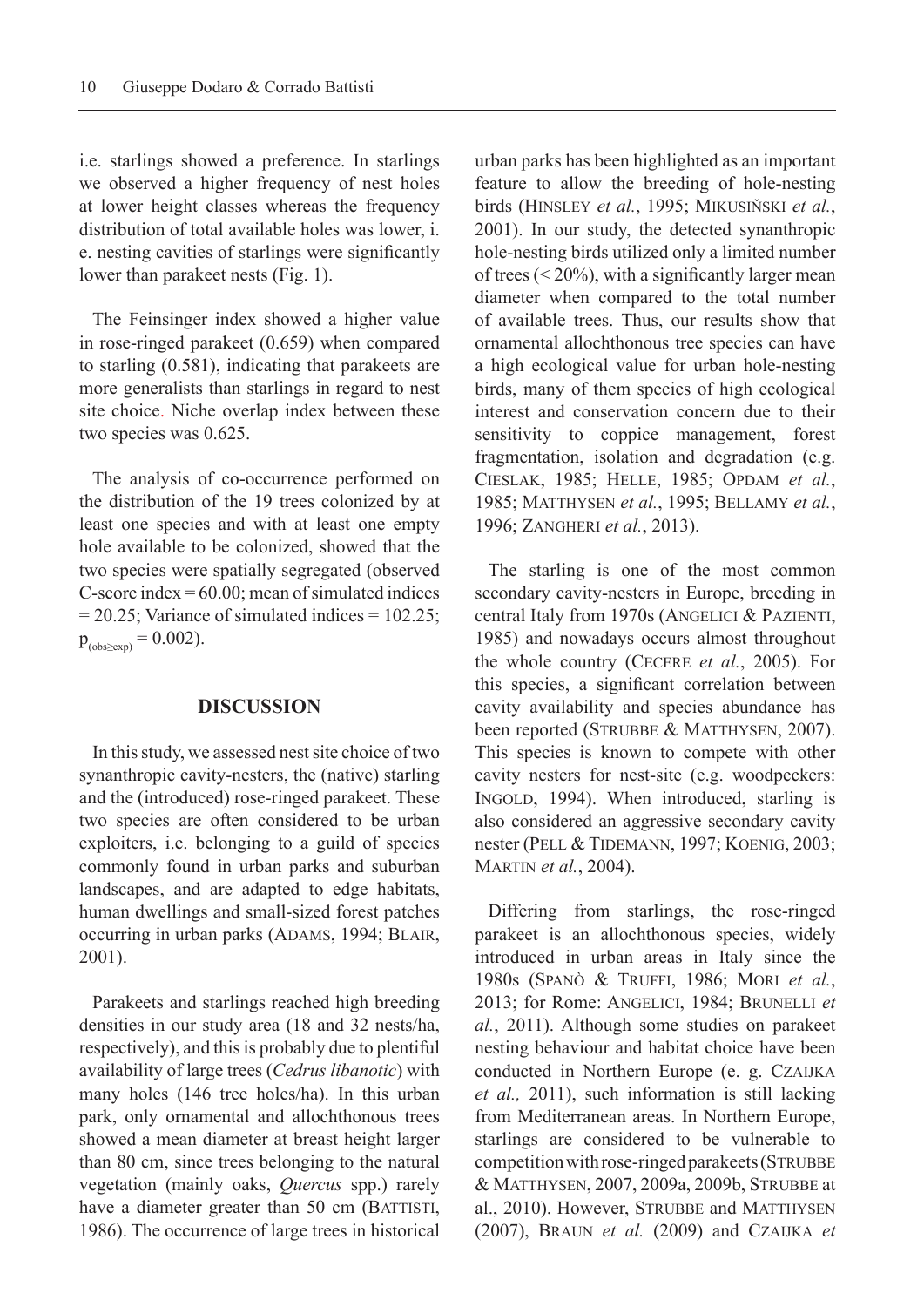*al.* (2011) found a niche separation in regard to tree size and tree species between the nests of parakeets and starlings in German and Belgian city parks, suggesting that differing nesting site preferences may reduce competition between these species. Our data, obtained from a single ornamental tree species (*Cedrus libanotica*), suggest that in our study area, parakeets and starlings may compete for nesting cavities as the starling shows a higher specialization in nest height selection, breeding at lower heights than rose-ringed parakeets. Also, we observed a partial niche overlap in nest choice between these two species, suggesting a moderate interspecific competition. As the height at which cavities are located may be related to predation risk (Nilsson, 1984), our data suggest that parakeet competition may force starlings to breed in lower, and thus less-safe cavities.

Our evidence for possible competition between these two species when occurring in syntopy is further supported by the results of statistical analysis for co-occurrence. It is possible, however, that our data may be affected by a local effect (the detection of competition among bird species is largely affected by the scale of investigation; BENNETT, 1990). Therefore, it is possible that geographical and ecological contexts and circumstances are of great importance to predict whether a certain species may be affected by competition (Koenig 2003). For example, studying the competition between nutchatch (*Sitta europaea*) and rose-ringed parakeet, Newson *et al.* (2011) suggested the possibility that competitive exclusion occurred at a minority of sites where availability of nest cavities was limited.

We propose that further research should be carried out because in our study direct competition (e.g. aggressive interactions) between these two species has not yet been observed, nor is it clear whether the pattern in nest site choice found here actually influences the starling's reproductive success (KERPEZ & SMITH, 1990; PELL & Tidemann, 1997; Strubbe & Matthysen, 2007).

Our data also suggest that rose-ringed parakeet may be included in a proposed 'grey list' of nonnative species (Essl *et al.*[, 2008\),](http://onlinelibrary.wiley.com/doi/10.1111/j.1474-919X.2010.01085.x/full#b10) i.e. a list that includes those introduced species for which there is evidence that native bird populations may be affected by their presence, but for which more research seems necessary to decide whether the increase and spread of this species may warrant further conservation actions (BAUER & WOOG, 2011).

Finally, the present study could also provide evidence that an exotic ornamental tree such as *Cedrus libanotica* to some extent favours the success of introduced bird species, because the rose-ringed parakeets do not nest on buildings (contrarily to native starlings and sparrows). This fact suggests suitable future conservation actions to control parakeet populations through the management of this exotic ornamental tree.

## **ACKNOWLEDGEMENTS**

Two anonymous reviewers have largely improved a first draft of the manuscript. We would acknowledge also Dr. PhD. Leonardo Vignoli (University of Rome III) for your support in statistical analyses.

## **REFERENCES**

- ADAMS LW (1994). Urban wildlife habitats. University of Minnesota press, Minneapolis.
- Angelici FM (1984). Il Parrocchetto dal collare *Psittacula krameri* (Scopoli) è presente in libertà anche a Roma. Avifauna, 7: 179-180.
- Angelici FM & Pazienti A (1985). Tre nuove colonie di Storno *Sturnus vulgaris* nella città di Roma. Rivista italiana di Ornitologia, 55: 181- 182.
- BATTISTI C (1986). Censimento degli uccelli nidificanti in un parco urbano (Villa Doria Pamphili, Roma). Avocetta, Italian Journal of Ornithology, 10: 37-40.
- BAUER H-G & WOOG F (2008). Non-native and naturalized bird species (neozoa) in Germany,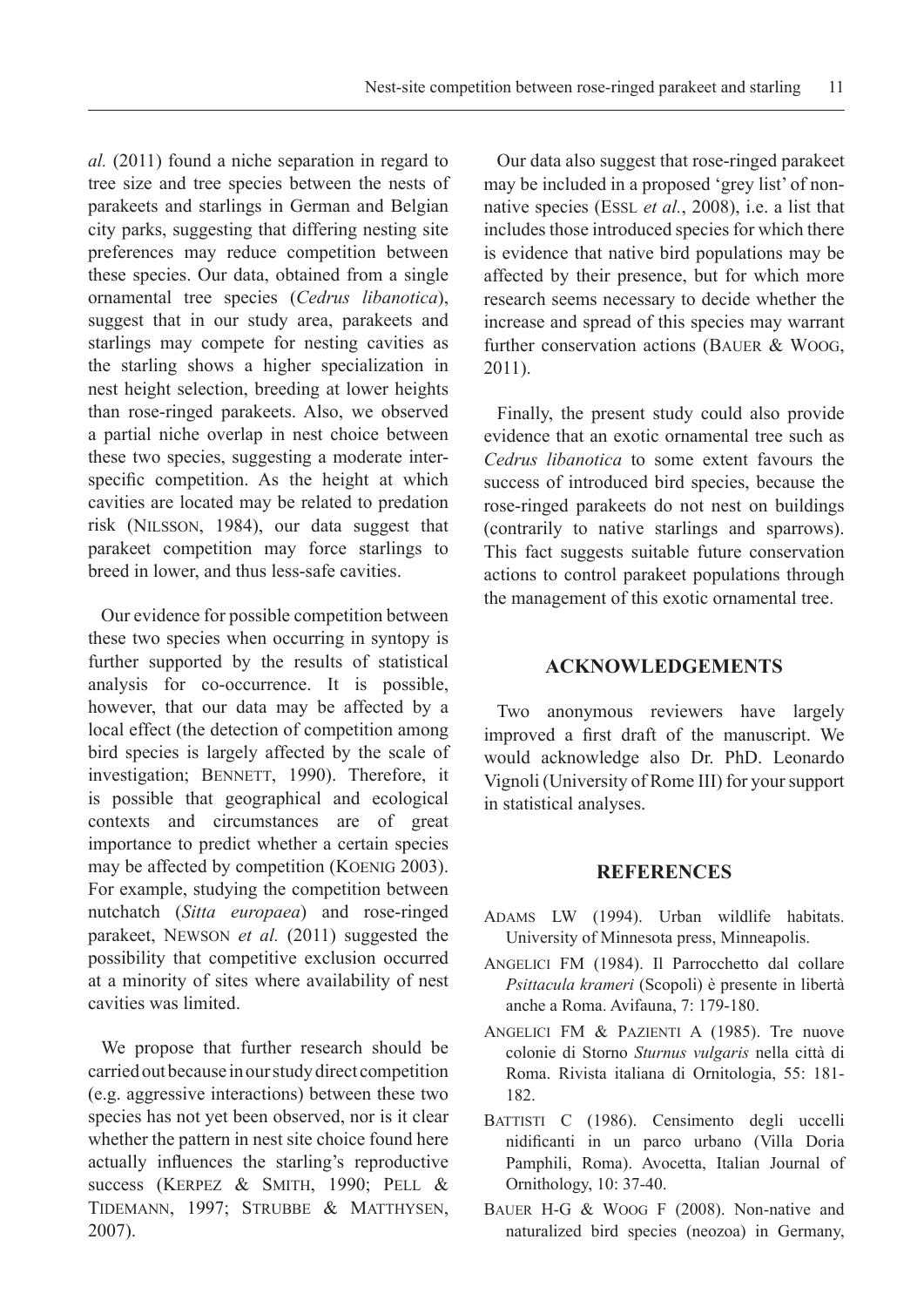part I: occurrence, population size and status. Vogelwarte, 46: 157–194

- BAUER G & WOOG F (2011). On the 'invasiveness' of non-native bird species. Ibis, 153: 204-206
- BENNETT WA (1990). Scale of investigation and the detection of competition : an example from the house sparrow and house finch introductions in North America. The American Naturalist, 135: 725-747.
- Blackburn TM, Lockwood JL & Cassey P (2009). Avian Invasions. The Ecology and Evolution of Exotic Birds. Oxford: Oxford University Press.
- Braun M, Czajka C & Wink M (2009). Gibt es eine Brutplatzkonkurrenz zwischen Star und Halsbandsittich? Vogelwarte, 47: 361–362.
- Beissinger SR & Osborne DR (1982). Effects of urbanization on avian community organization. Condor, 84: 75-83.
- Bellamy PE, Hinsley SA & Newton I (1996). Factors influencing bird species numbers in small woods in south-east England. Journal of Applied Ecology*,* 33: 249-262.
- Bibby CJ, Burgess ND, Hill DA & Mustoe SH (2000). Bird census techniques. II Ed., Academic Press, Londra, UK.
- BirdLife International (2004). Birds in Europe: population estimates, trends and conservation status. BirdLife Conservation Series, 12, BirdLife International, Canbridge, UK.
- BLAIR RB (2001). Birds and butterflies along urban gradients in two ecoregions of the United States. *In*: Lockwood JL & McKinney ML (Eds.), Biotic homogenization . Kluwer, Norwell, MA: 33-56.
- BLANC A & WALTERS JR (2008). Cavity excavation and enlargement as mechanisms for indirect interactions in an avian community. Ecology, 89: 506-514.
- Brunelli M, Sarrocco S, Corbi F, Sorace A, Boano A, De Felici S, Guerrieri G, Meschini A & Roma S (2011). Nuovo Atlante degli Uccelli Nidificanti nel Lazio. Edizioni ARP (Agenzia Regionale Parchi), Roma.
- BUTLER, CJ (2005). Feral parrots in the Continental United States and United Kingdom: past, present, and future. Journal of Avian Medicine and Surgery, 19:142–149.
- Cassey P, Blackburn TM, Russel GJ, Jones KE & Lockwood JL (2004). Influences of the transport and establishment of exotic bird species:

an analysis of the parrots (Psittaciformes) of the world. Global Change Biology, 10: 417-426.

- Cecere JC, Sorace A & De Santis E (2005). Distribuzione dello Storno *Sturnus vulgaris* nella città di Roma. Alula, 12: 85-86.
- Celesti Grapow L (1995). Atlante della flora di Roma. La distribuzione delle piante spontanee come indicatore ambientale. Comune di Roma, Argos edizioni, Roma.
- Cieslak M (1985). Influence of forest size and other factors on breeding bird species number. Ekologia Polska, 33: 103-121.
- Cignini B & Zapparoli M (1996). Atlante degli uccelli nidificanti a Roma. F.lli Palombi Editore, Roma.
- Clergeau P, Croci S, Jokimäki J, Kaisanlahti-JOKIMÄKI M-L & DINETTI M (2006). Avifauna homogenization by urbanisation: Analysis at different European latitude. Biological Conservation, 127: 336-344.
- Cramp S & Perrins CM (1993). *The Birds of the Western Palearctic*. Vol. VII. Oxford Univ Press, Oxford.
- Czaijka C, Braun MP & Wink M (2011). Resource use by non-native Ring-Necked Parakeets (*Psittacula krameri*) and native Starlings (*Sturnus vulgaris*) in Central Europe. The Open Ornithology Journal, 4: 17-22.
- Davis MA (2003) Biotic Globalization: Does Competition from Introduced Species Threaten Biodiversity? BioScience, 5: 481-489.
- Dorney JR, Guntenspergen GR, Keugh JR & STERNS F (1984). Composition and structure of an urban woody plant community. Urban Ecology, 8: 69-90.
- DYTHAM C (2011). Choosing and using statistic. A Biologist's guide. Wiley-Blackwell, UK.
- EBENHARD T (1988). Introduced birds and mammals and their ecological effects. Swed. Wildlife Research, 13: 1–107.
- Edelman AJ, Koprowski JL & Bertelsen S (2009). Potential for nest site competition between native and exotic tree squirrels. Journal of Mammalogy, 90:167–174.
- Essl F, Klingenstein F, Nehring S, Otto C, Rabitsch W & Stöhr O (2008). Schwarze Listen invasiver Arten – ein Instrument zur Risikobewertung für die Naturschutz-Praxis. Natur Landschaft, 83: 418–424.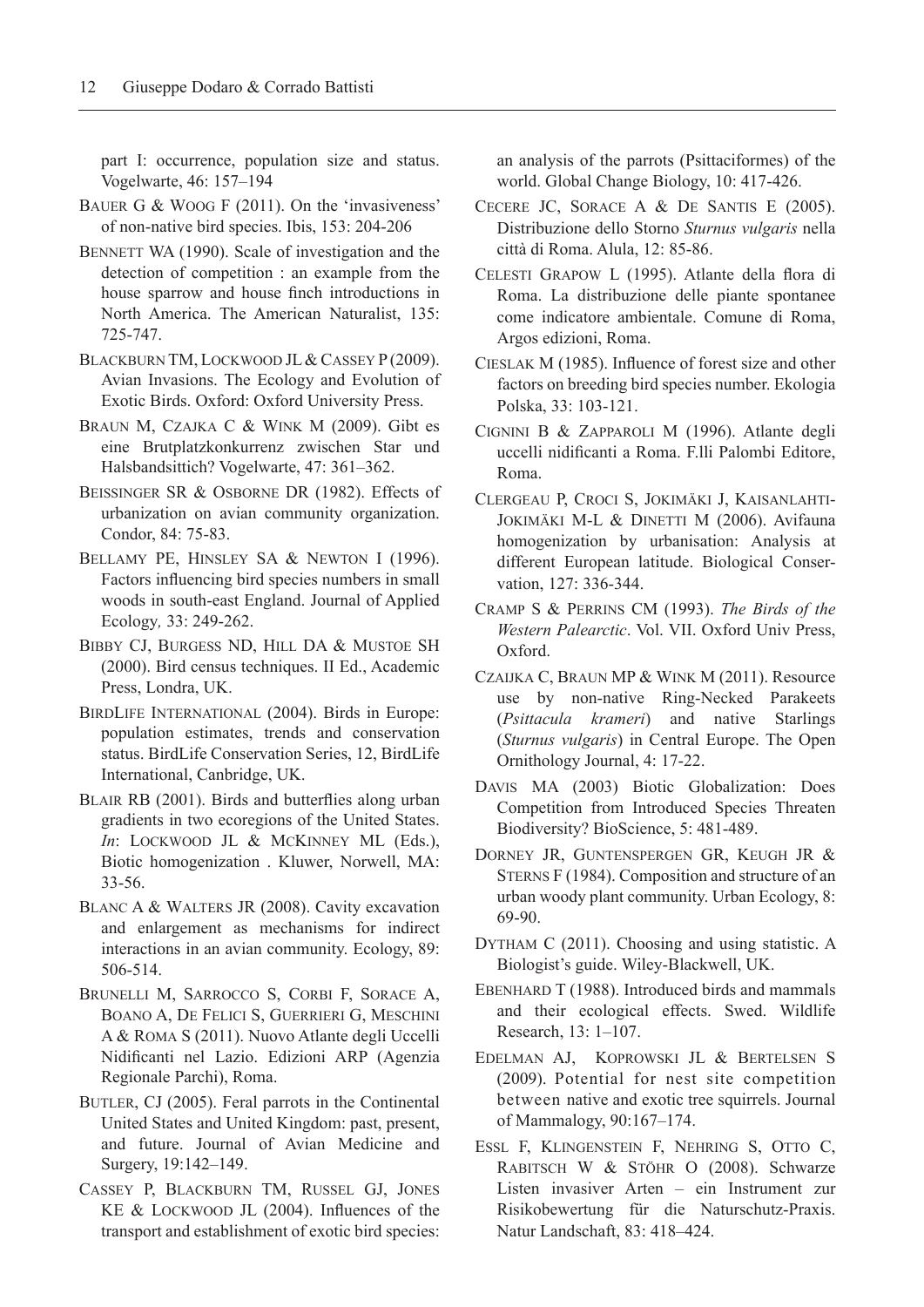- FALK JH (1976). Energetics of suburban lawn ecosystems. Ecology, 57: 141-150.
- Feare CJ (1984). The starling. Oxford University Press, New York.
- Feinsinger P, Spers EE & Poole RW (1981). A simple measure of niche breadth. Ecology, 62: 27-32.
- GOTELLI NJ (2000). Null model analysis of species co-occurrence patterns. Ecology, 81: 2606-2621.
- Gotelli NJ & Entsminger GL.(2001). EcoSim: Null models software for ecology. Version 7.0. Acquired Intelligence Inc. & Kesey-Bear. http:// homepages.together.net/~gentsmin/ecosim.htm.
- HELLE P (1985). Effects of forest fragmentation on bird densities in northern boreal forests. Ornis Fennica, 62: 35-41.
- Hinsley SA, Bellamy PE, Newton I & Sparks TH (1995)*.* Habitat and landscape factors influencing the presence of individual breeding bird species in woodland fragments. Journal of Avian Biology, 26: 94-104.
- Kerpez, TA & Smith NS (1990). Competition between European starlings and native woodpeckers for nest cavities in Saguaros. Auk, 107: 367-375.
- Kestenholz M, Heer L & Keller V (2005). Nonindigenous bird species established in Europe – a review. Ornithologische Beob.102: 153–180.
- Koenig WD (2003). European Starlings and their effect on native cavity-nesting birds. Conserv. Biol. 17: 1134–1140.
- KOTAKA, N & MATSUOKA, S (2002). Secondary users of great spotted woodpecker (*Dendrocopos major*) nest cavities in urban and suburban forests in Sapporo City, northern Japan. Ornithol. Sci. 1: 117-122.
- Krebs CJ (1989). Ecological methodology. Harper Collins Publishers, New York.
- Juniper T & Parr M (1998). Parrots: a guide to the Parrot of the World. Pica press.
- Lövei GL (1997). Global change through invasion. Nature, 388: 627–628.
- Martin K & Eadie JM (1999). Nest webs: A community-wide approach to the management and conservation of cavity-nesting forest birds. Forest Ecology and Management, 115: 243-257.
- Martin K, Aitken KEH & Wiebe KL (2004). Nest sites and nest webs for cavity-nesting communities In Interior British Columbia, Canada: nest

characteristics and niche partitioning. The Condor, 106: 5-19.

- MARTIN TE  $&$  LI P (1992). Life history traits of openvs. cavity-nesting birds. Ecology, 73: 579-592.
- Matthysen E, Lens L, Van Dongen S, Verheyen GR, Wauters LA, Adriaensen F & Dhondt AA (1995). Diverse effects of forest fragmentation on a number of animal species. Belgian Journal of Zoology, 125: 175-183.
- McKinney ML (2002). Urbanization, biodiversity, and conservation. BioScience, 52: 883-890.
- Mennechez G & Clergeau P (2006) Effect of urbanisation on habitat generalists: starlings not so flexible? Acta Oecologica, 30: 182-191.
- Mikusinski G, Gromadzki M & Chylarecki P (2001). Woodpeckers as Indicators of Forest Bird Diversity. Conservation Biology, 15: 208-217.
- Mori E, Di Febbraro M, Foresta M, Melis P, Romanazzi E, Notari A & Boggiano F (2013). Assessment of the current distribution of freeliving parrots and parakeets (Aves: Psittaciformes) in Italy: a synthesis of published data and new records. Italian Journal of Zoology, 80: 158-167. http://dx.doi.org/10.1080/11250003.2012.738713
- Newson SE, Johnston A, Parrott D & Leech DI (2011). Evaluating the population-level impact of an invasive species, Ring-necked Parakeet *Psittacula krameri*, on native avifauna. Ibis, 153: 509-516.
- Nilsson, SG (1984). The evolution of nestsite selection among hole-nesting birds: the importance of nest predation and competition. Ornis Scandinavica, 15: 167-175.
- Opdam P, Rijsdijk G & Hustings F (1985). Bird communities in small woods in an agricultural landscape: effects of area and isolation. Biological Conservation, 34: 333-352.
- PELL, AS & TIDEMANN, R (1997). The impact of two exotic hollow-nesting birds on two native parrots in savannah and woodland in eastern Australia. Biological Conservation, 79: 145-153.
- Pranty B (2002). The use of Christmas Bird Count data to monitor populations of exotic birds. American Birds, 56: 24–28.
- REBELE F (1994). Urban ecology and special features of urban ecosystems. Global Ecology and Biogeographic letters, 4: 173-187.
- Robinson RA, Siriwardena GM & Crick HQP (2005) Status and population trends of Starling